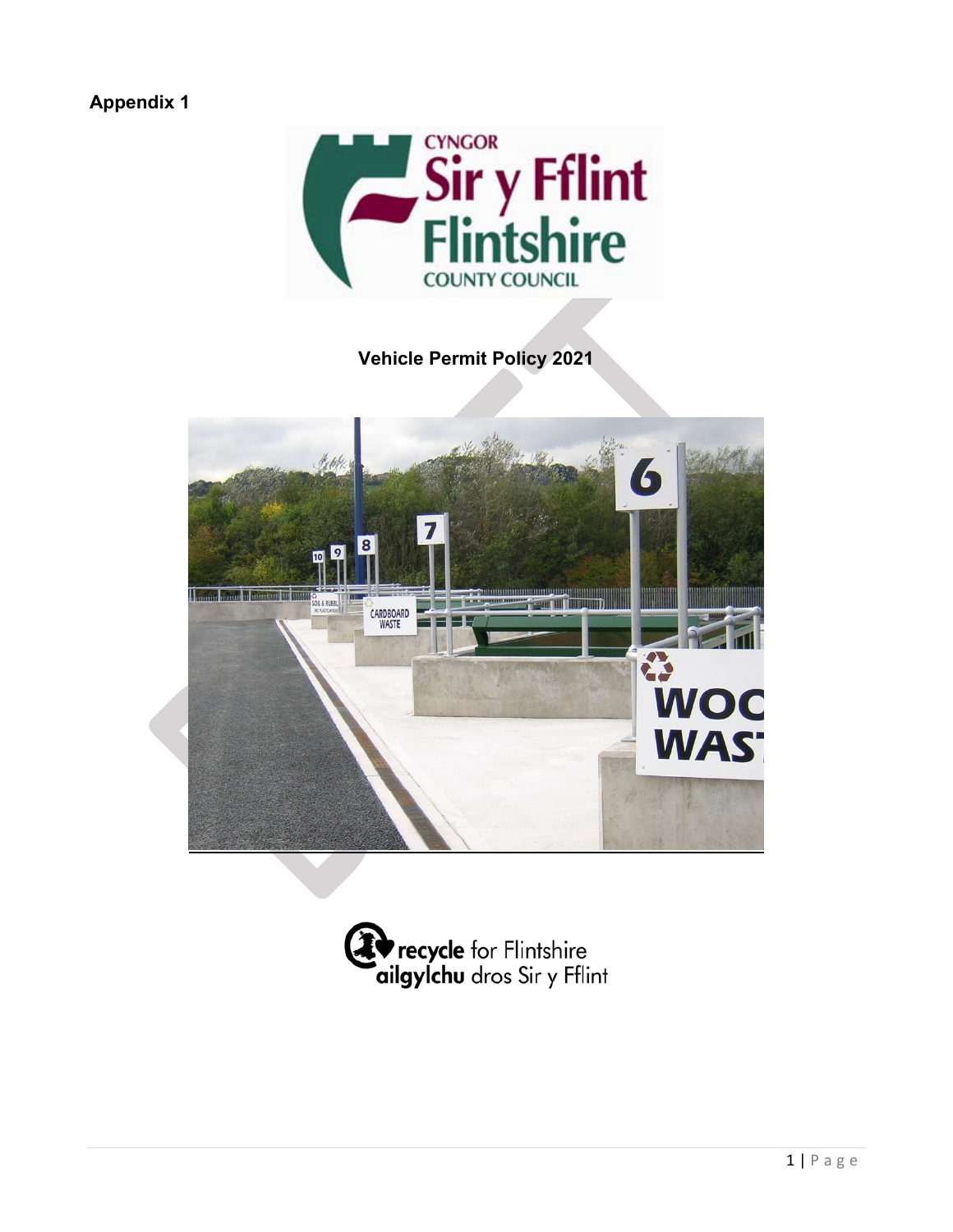### **CONTENTS**

- 1. Flintshire Vehicle Permit Scheme
	- 1.1 Vehicle Permit Scheme Criteria
- 2. Vehicle Eligibility
	- 2.1 Vehicles that do not require a permit
	- 2.2 Vehicles that do require a permit
	- 2.3 Vehicles not eligible for a permit
- 3. Application Process
	- 3.1 Vehicle documentation required on application
	- 3.2 Trailer documentation required on application
- 4. Permit Holder Access
- 5. Withdrawal from the vehicle permit scheme
- 6. One-off permit
- 7. Temporary permit
- 8. Abuse of the vehicle permit scheme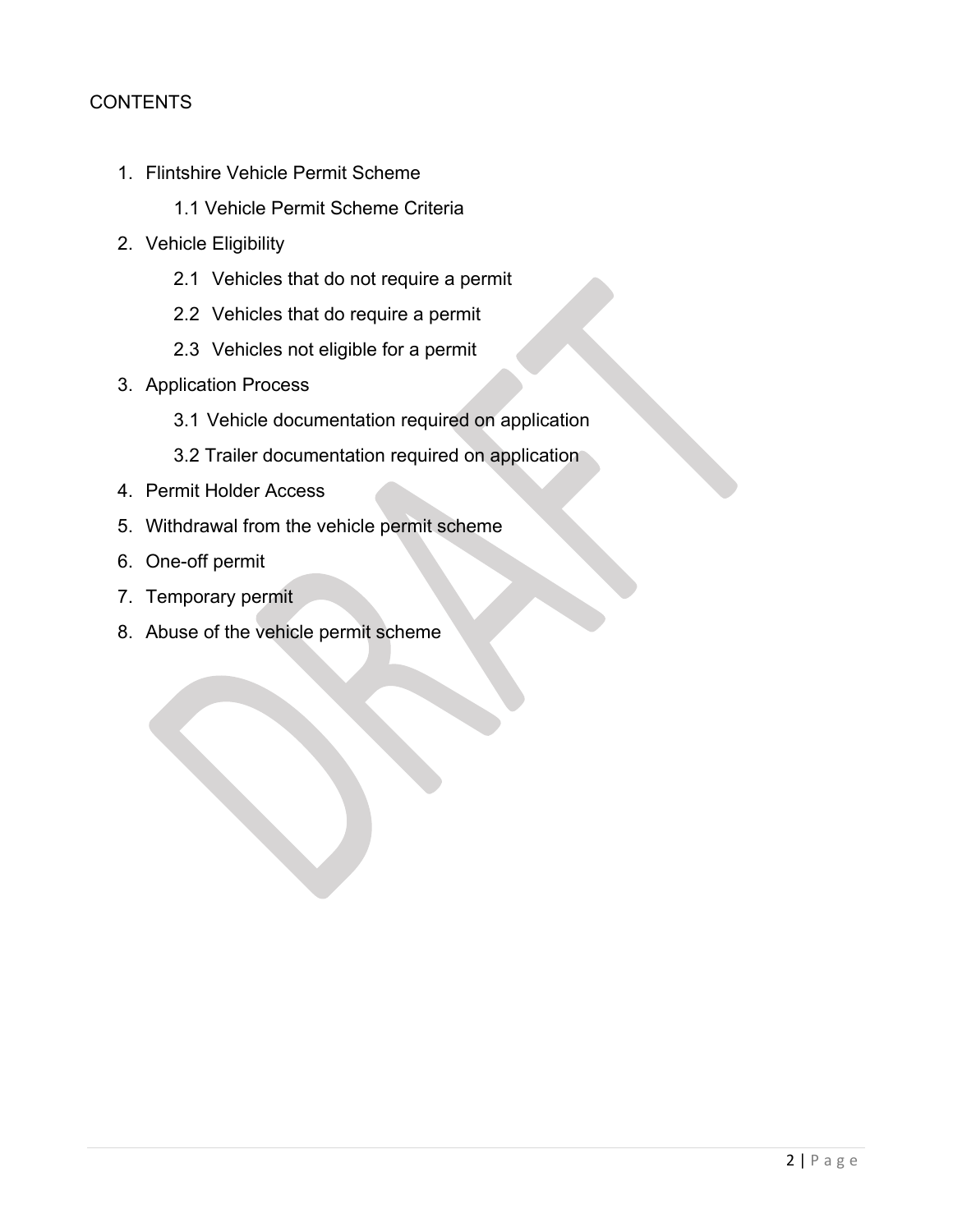## **1. Flintshire Vehicle Permit Scheme**

Flintshire County Council currently manages and operates five Household Recycling Centres (HRCs) for Flintshire residents to recycle or reuse household items that cannot be collected by the kerbside collections vehicles. The centres are situated at the following locations across the County:

- Greenfield
- Sandycroft
- Mold
- Buckley
- Rockliffe (Oakenholt)

The HRCs are solely for the disposal of small scale household waste from domestic properties. Commercial and/or business waste is not accepted in line with the conditions of the Environmental Permit.

To control access and manage the waste volumes being delivered to a HRC, the Council operates a vehicle permit scheme.

This policy sets out the parameters of the vehicle permit scheme.

# **1.1 Vehicle Permit Scheme Criteria**

- A permit is issued on a rolling twelve month basis
- Twelve visits are permitted every twelve months a householder can choose when to use the permits e.g. all in one month or spread over the year.
- A full application must be resubmitted following the permit expiry
- Only one permit to be issued per residential address
- Trailers **will not** be allowed access if towed by a vehicle requiring a permit (E.g. van)
- Sign written vehicles **are not** eligible for a permit (this includes vehicles with business signage, logos or other advertising)
- Vehicles registered to a business **are not** eligible for a permit
- Domestic vehicles **are not** eligible if linked to businesses e.g. highlighted through business signage, logos or other advertising.
- The vehicle/owner must **not be** a registered waste carrier with either Natural Resources Wales or Environment Agency (England)

# **2. Vehicle Eligibility**

The type of vehicle will dictate whether a permit is required.

## **2.1 Vehicles that do not require a permit**

- Small car
- Standard car
- Large family car
- Sports Utility vehicles (SUV)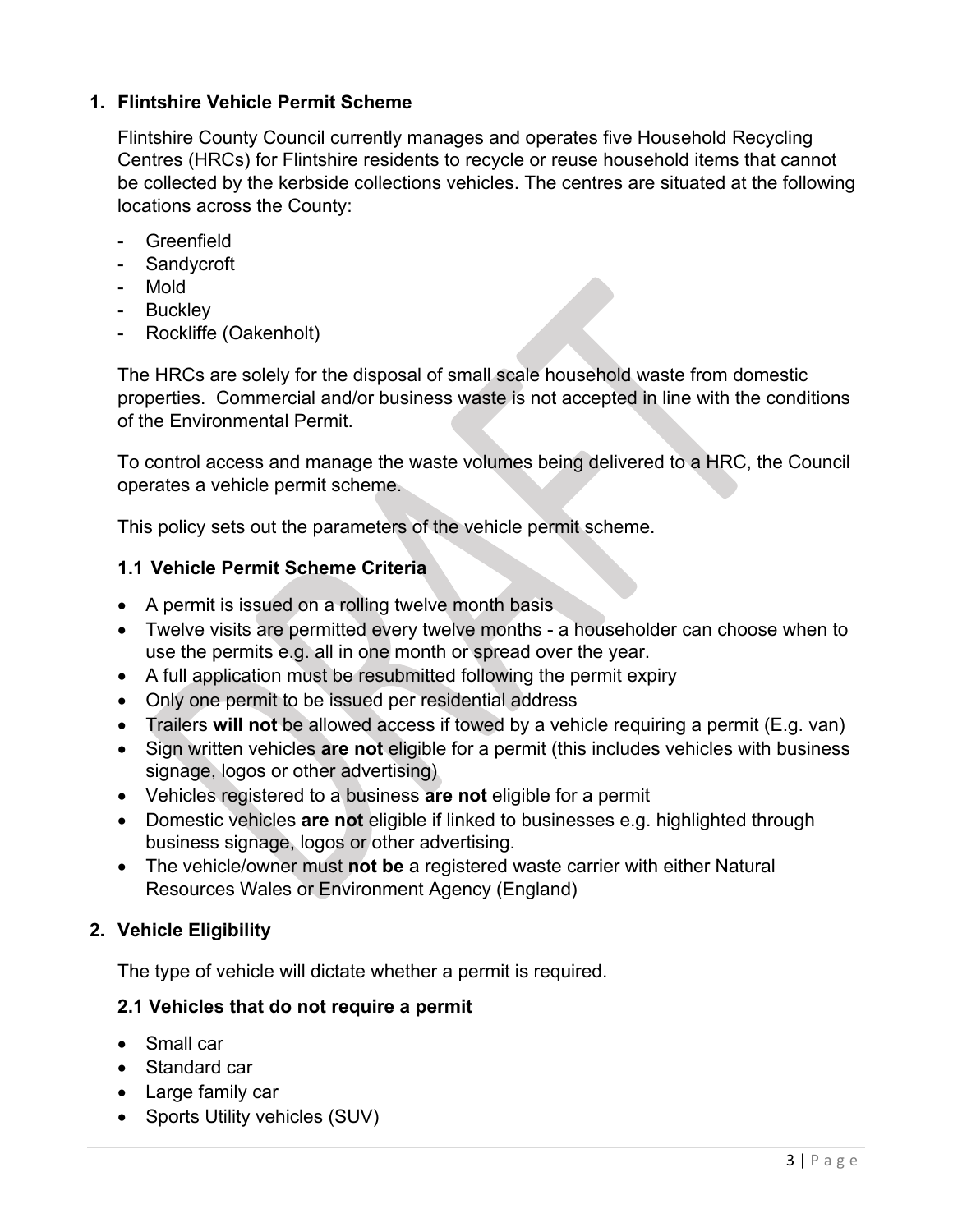- 4x4 vehicles (also known as All-Wheel drive)
- Motorbike

### **2.2 Vehicles that do require a permit**

- Pick up (two and four seats) i.e. a small vehicle with an open/closed part at the back in which goods can be carried
- Car derived van
- Small van
- Medium van (standard or low roof elevation below 7ft or 2.14 metres)
- Single axle trailers up to 6 foot (1.83 metres) in length
- Twin axle trailers up to 6 foot (1.83 metres) in length
- Minibus (with internal fixtures intact)
- Camper vans and motor homes (with internal fixtures intact and below 7ft or 2.14 metres)

### **2.3 Vehicles that are not eligible for a permit**

- Large box van (Luton type)
- Large goods vehicles (LGVs)
- Heavy goods vehicles (HGVs)
- Tipper vehicles
- Flatbed vehicles
- Large vans (XLWB; LWB)
- Vans with high roof elevations (over 7ft / or 2.14 metres)
- Trailers longer 6 feet (1.83 metres) in length
- Caged trailers / boxed trailers / trailers with extended side panels / modified trailers
- Trailers with access ramps
- Minibus (with internal fixtures removed)
- Camper vans and motor homes (with internal fixtures removed)
- Agricultural vehicles
- Horse boxes / trailers

## **3. Application process**

Householders paying standard council tax in Flintshire will be entitled to apply for permits by fully completing an application form. Permits will only be issued to Flintshire households. (Only households in Flintshire paying standard Council Tax are entitled to use the Council's Household Recycling Centres).

All applications for a vehicle permit will be made via the online e-form available on the Council's Website.

On application, all required documentation must be submitted so that an assessment of eligibility can be made.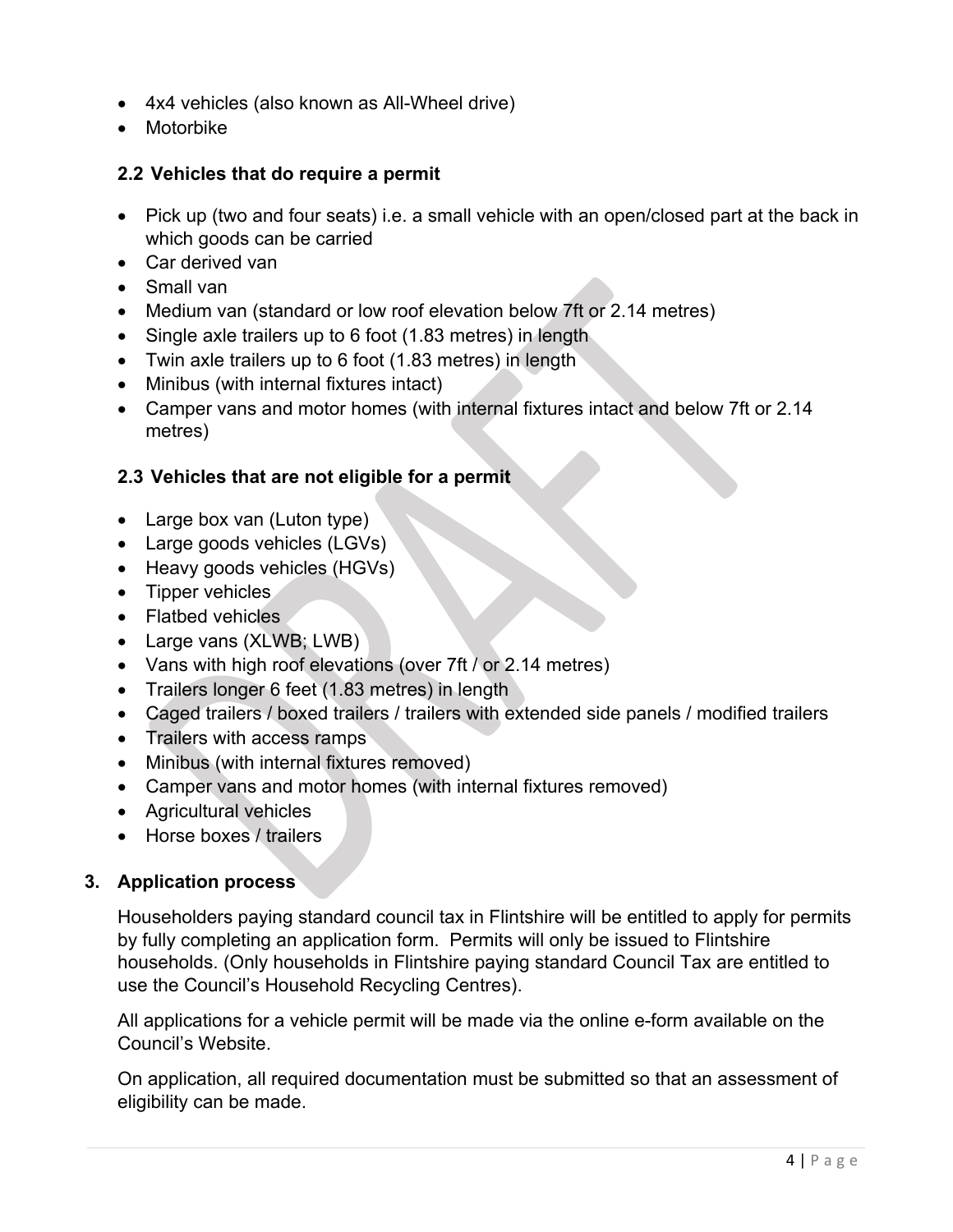Householders will be required to provide the following information:

- Name of applicant
- Address
- Telephone number
- Vehicle registration number
- Vehicle make and colour
- Type of Vehicle: as specified in Section 2.2
- Confirmation of acceptance of Terms and Conditions of the permitting scheme

For applicants who repeatedly do not provide the required documentation their application will be refused and they will not be eligible to re-apply for a period of six months.

A resident will be allowed one appeal should a vehicle permit be refused. To lodge an appeal the resident must complete the relevant e-form on the Council's website clearly stating the grounds for appeal.

Terms and Conditions apply and can be viewed on the Council's website along with the privacy notice.

### **3.1 Vehicle documentation required on application**

- Completed e-form
- Full vehicle log book / A copy of the V5 Vehicle Registration document
- Driving licence
- 2 x utility bills / council tax bill to prove you live within the County of Flintshire (current and within the last 12 months)
- Photos of the vehicle for which the permit is requested:
	- Rear of vehicle showing number plate (doors closed)
	- Rear interior view from rear doors
	- Front view showing number plate
	- Side view (both sides)

#### **3.2 Trailer documentation required on application:**

- Complete e-form
- Full vehicle log book / A copy of the V5 Vehicle Registration document
- Trailer dimensions
- Driving licence
- 2 x utility bills / council tax bill to prove you live within the County of Flintshire (current and within the last 12 months)
- Photos of trailer for which the permit is requested clearly showing:
	- Rear of trailer showing number plate
	- Side view showing full length and height.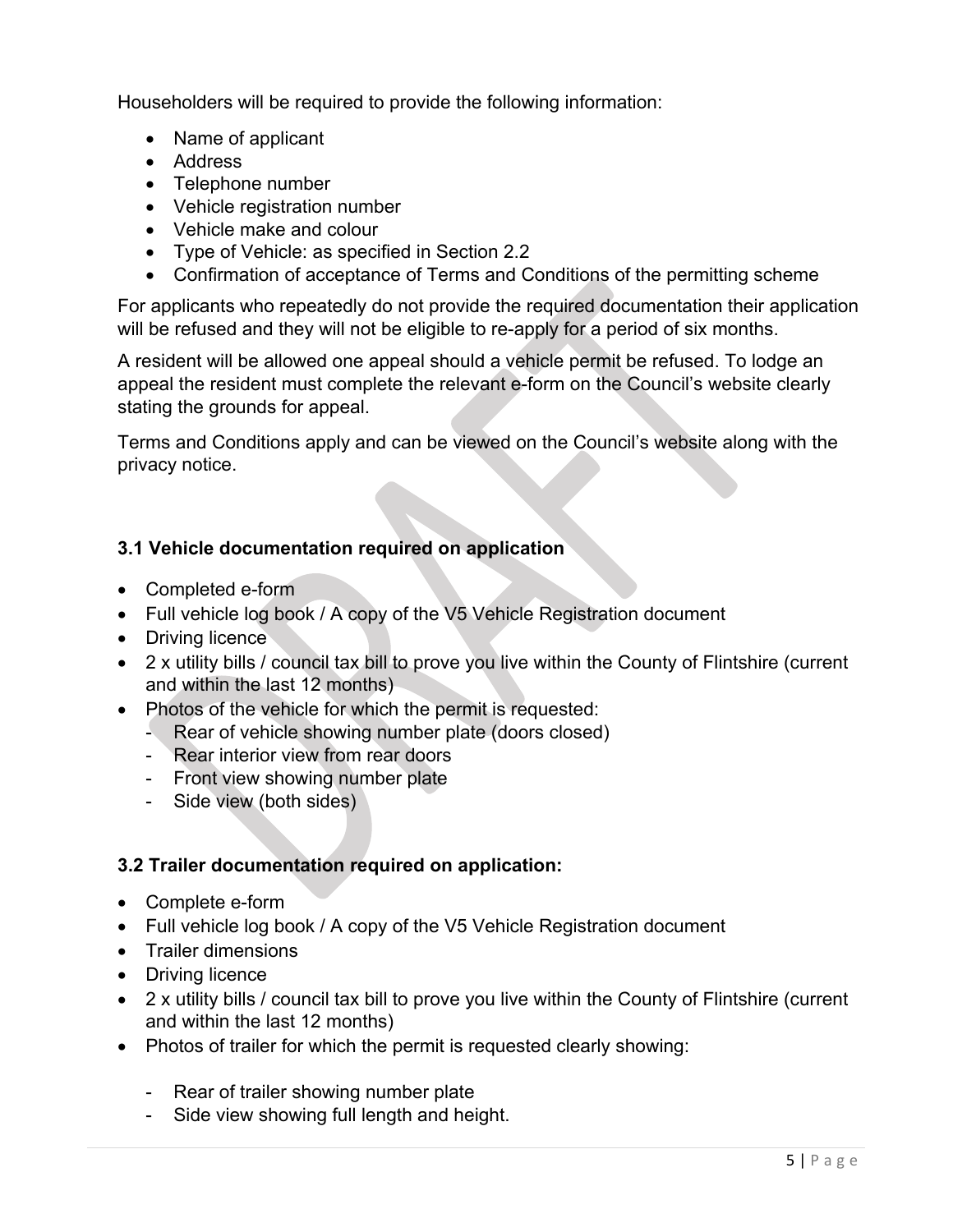# **4 Permit Holder Access**

To better control access to HRCs and prevent abuse of the permit scheme, permits will be issued to a designated HRC site. The permits will be issued for the site in closest proximity to the resident's property or, where a valid business case is presented, for the resident's site choice.

This will assist in the control of larger more complex vehicles at each site meaning that one site is not overwhelmed with permitted vehicles.

Permits will only be issued to individual addresses once per annum.

Vehicles cannot be issued permits against multiple addresses.

A permit is only valid for the vehicle described on the permit

If a householder changes their address or vehicle they must notify the Council before reapplying with new details. Amended permits will invalidate the old permit.

### **5. Withdrawing from the vehicle permit scheme**

Residents can withdraw from the vehicle permit scheme at any time by returning their permit to the following address with a covering letter explaining their wish to cancel:

#### **Flintshire County Council Alltami Depot, Mold Road, Alltami, Flintshire CH7 6LG**

Should unused permits not be handed back, the Council will treat this situation the same as if a householder has lost the permits.

## **6. One-Off Permit**

For those vehicles that do not conform to the vehicle eligibility criteria, such as a vehicle registered to a business, whose owner(s) require to use their vehicle/trailer to dispose of larger, bulky items, then a one-off permit can be issued if it is clearly demonstrated that the waste being disposed of is not related to the business or activity of the business to which the vehicle is registered or used e.g. a vehicle registered to a plumber wanting to dispose of household garden waste.

To obtain a one-off permit an application must be made in advance of the visit via the specified e-form on the Council's website so that an assessment can be made and a permit issued.

The vehicle type for the application of a one-off permit must conform to one of the vehicle types stated in Section 2.2.

A one-off permit may be issued a maximum of two times in a twelve month period.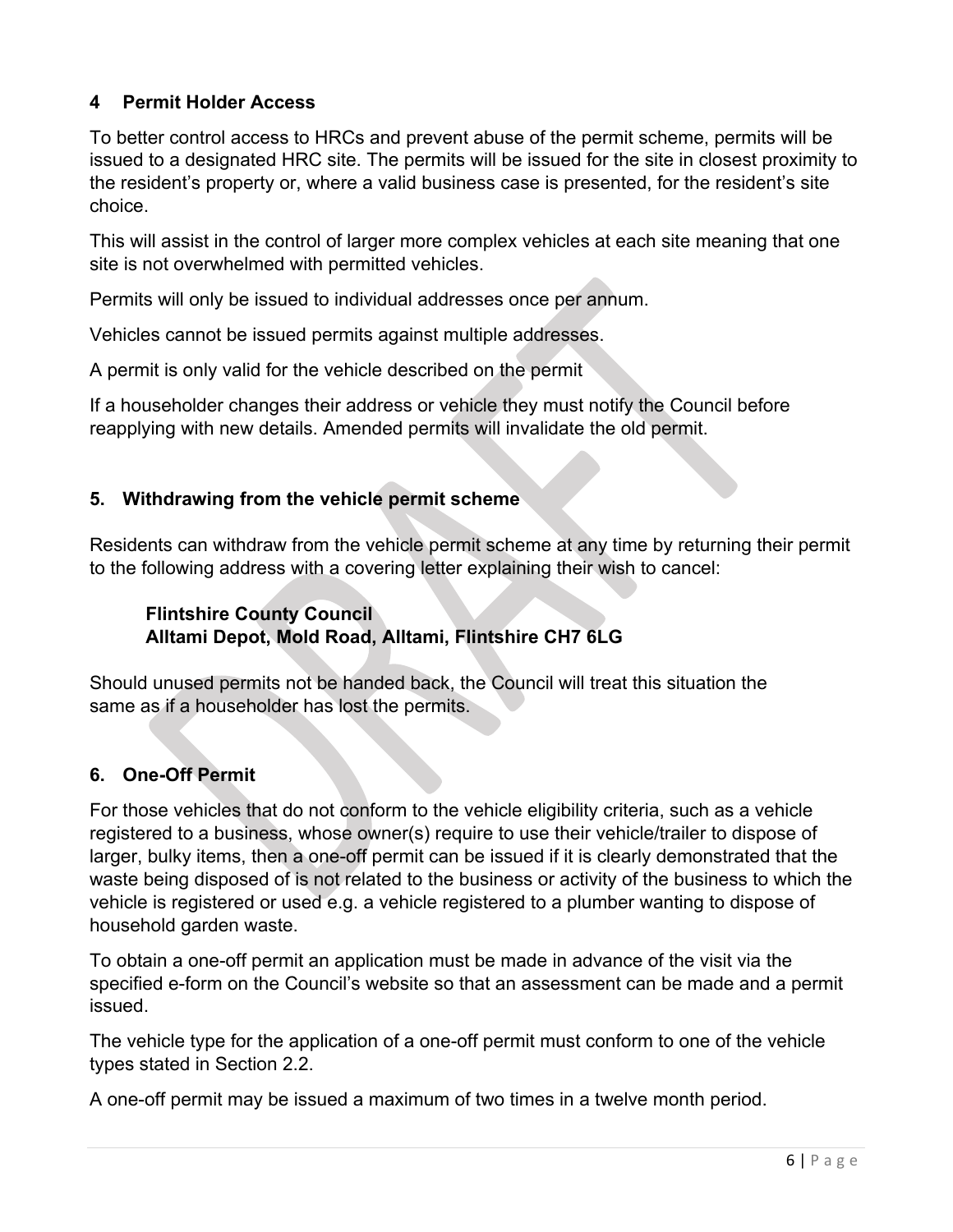## **7. Temporary Permit**

a) Using a Hired Vehicle to remove household waste

A temporary permit can be issued to a Flintshire resident who hires a vehicle to remove their own household waste.

To obtain a temporary permit an application must be made in advance of the visit via the specified e-form on the Council's website so that an assessment can be made and a permit issued.

The householder will be required to provide the vehicle hire agreement to demonstrate that the vehicle is on hire.

b) Borrowing or using a workplace or company van and commercial type vehicle

Householders from Flintshire may use their employer's van or commercial type vehicles (subject to the vehicle complying with the type and size restrictions detailed in Section 2.2) to deposit their own household waste at Household Recycling Centres subject to a maximum of 2 Single Use Van Permits per year.

However, the householder will require a letter from the owner (or their representative) on company notepaper giving permission to the applicant to use the vehicle to move their own domestic waste, which will be used in place of the Vehicle Registration Document V5 for verification purposes (proof of residency in Flintshire will still be required by the householder).

The vehicle type for the application of a one-off permit will be required to conform to one of the vehicle types stated in Section 2.2. If the vehicle does not meet the vehicle sizing or type requirements it will not be allowed access onto the HRC site.

A temporary permit will be issued a maximum of one time in a twelve month period and will allow for three visits over a seven day period.

#### **8. Abuse of the vehicle permit scheme**

Flintshire County Council reserves the right to terminate all concessions afforded by the permit scheme if the permit holder is in contravention of any stipulations contained within this policy and the Terms and Conditions of use.

Abuse, aggressive behaviour or threats to members of staff or other residents will not be tolerated and may result in a permit either being revoked with immediate effect or the permit holder being excluded from access to Flintshire County Council HRCs.

HRC staff members are authorised and permitted to confiscate a permit should certain circumstances make this necessary, for example:

- Abuse, aggressive behaviour or threats towards site staff or other residents.
- Not adhering to site rules including breach of site safety rules, speeding restrictions, staff directives.
- Permits defaced, altered or with illegible details are invalid.